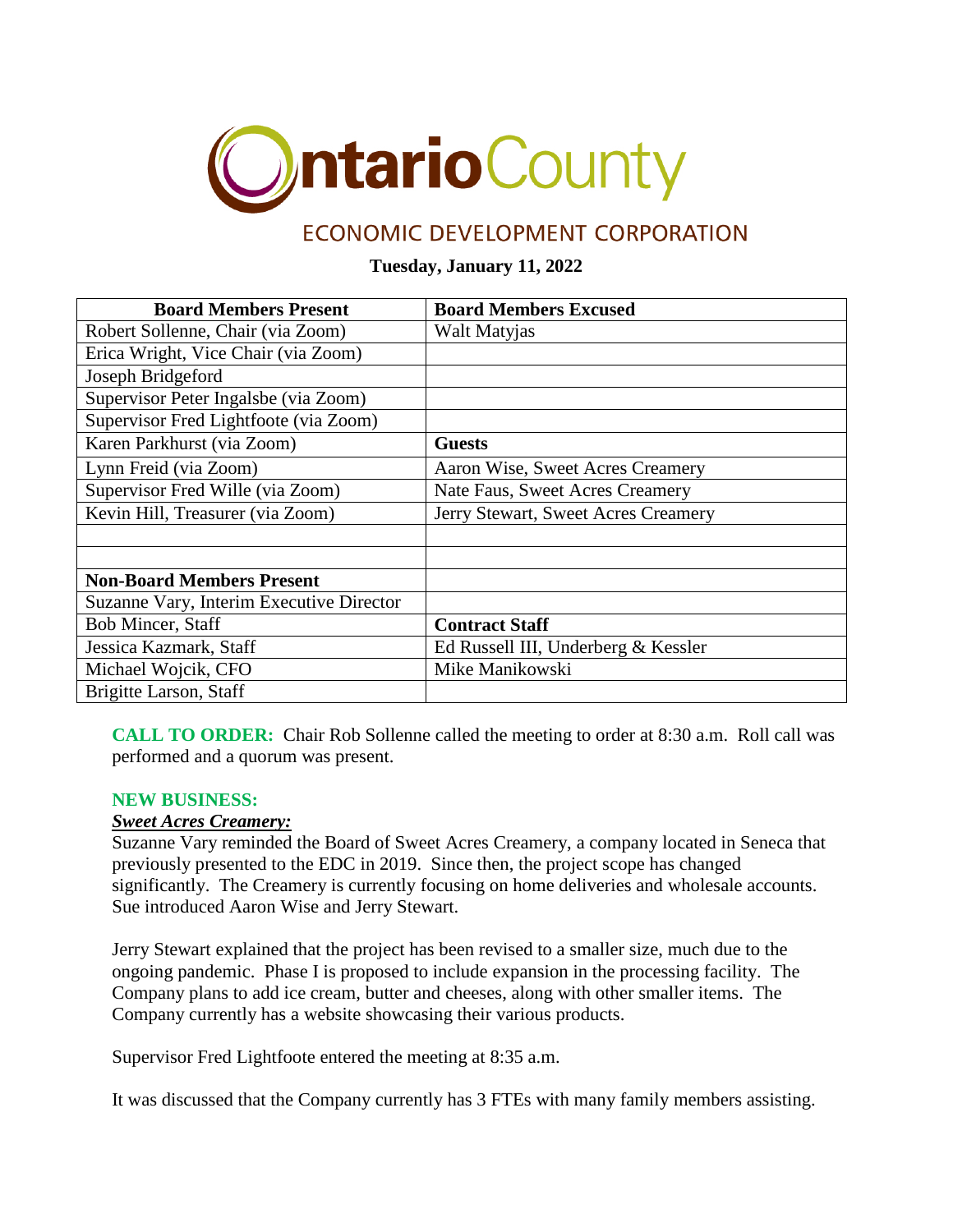The total project cost is estimated at \$760,000 and the Company is requesting OCEDC assistance in the amount of \$400,000.

*Supervisor Peter Ingalsbe made a motion to refer the request to the Finance Committee. Kevin Hill seconded the motion. Unanimously approved. Motion carried.*

Aaron Wise and Jerry Stewart exited the meeting at 9:00 a.m.

#### **OLD BUSINESS:**

#### *CDBG CARES Act funding:*

Mike Manikowski and Suzanne Vary gave a brief update on the CDBG CARES Act funding initiative with the Finger Lakes Visitors Connection. Currently there are 5 or 6 applications pending review. Applications have been processed through Ostrander Consulting and will be brought to the Staff for further review.

It was clarified that services provided by Ostrander Consulting are to be paid by the County using ARPA funds. It was also noted that there has been a decent turnout for applications.

#### *Early Loan Payoffs:*

Michael Wojcik shared that a few companies have paid off their loans, including Modern Manufacturing, CCN and EWASTE. Michael stated that jobs were created by these Companies as well.

#### *Vertex Optics:*

Michael Wojcik and Suzanne Vary reminded the Board that Vertex Optics is not paying principal or interest until March  $1<sup>st</sup>$ . It was discussed at the Finance Committee meeting that the bad debt reserve for Vertex Optics would be increased to 75%. Total debt for the Company is currently \$368,000.

#### *Finger Lakes Goods:*

Suzanne Vary informed the Board that the Commitment Letter for Finger Lakes Goods expired at the end of December. Staff recommends a 60 day extension. *Supervisor Fred Lightfoote made a motion to extend the Commitment Letter to March 1st, 2022. Lynn Freid seconded the motion. Unanimously approved. Motion carried.*

#### **ADMINISTRATION:**

#### *Finger Lakes Works Sponsorship:*

Suzanne Vary reminded the Board of the events that the EDC has sponsored for Finger Lakes WIB in the past; Finger Lakes Works with Their Hands, Health Career Day and Ag & Food Day. In 2019 the EDC contributed a total of \$2,950 to sponsor these events, which will now be held as one large event.

Lynn Freid commented on how great the events are and how the Company appreciates the EDC's contribution.

*Karen Parkhurst made a motion to approve funding for the "Gold Sponsor" for the event. Supervisor Fred Wille seconded the motion. Unanimously approved. Motion carried.*

# *Annual Report:*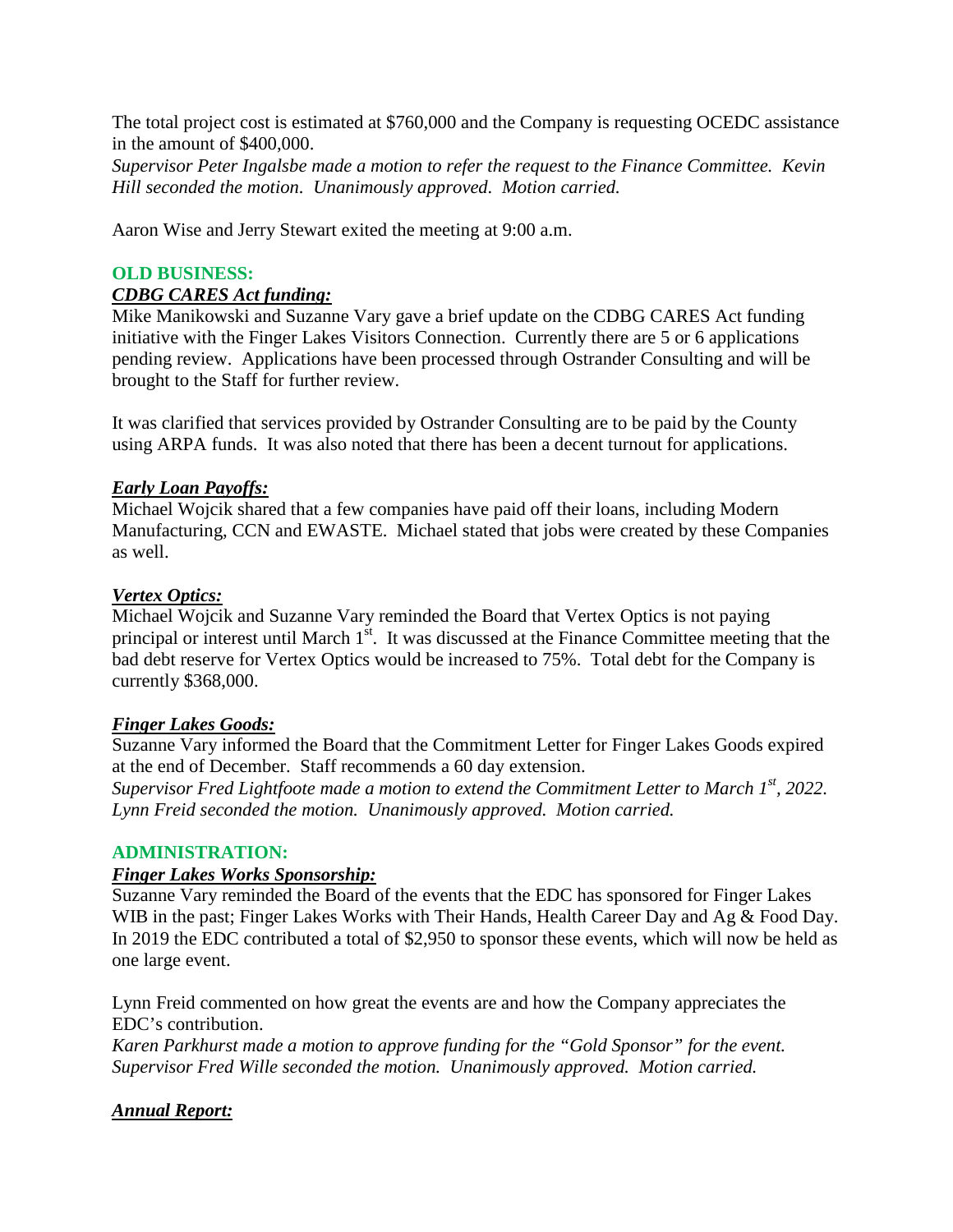Suzanne Vary and Michael Manikowski shared that they have met briefly with Dixon Schwabl to discuss the Annual Report. The Annual Report is a requirement by the ABO and it was clarified that the EDC would split the cost with the IDA, as done in previous years. The cost has been estimated at \$9112, a total of \$4556 to be paid by the EDC.

Mike Manikowski also shared that more information may be needed to complete an infographic piece, estimated at \$2000.

Suzanne Vary indicated that the Board may vote electronically to approve the additional funds for the infographic detail.

*Supervisor Peter Ingalsbe made a motion to approve payment of 50% of the Annual Report. Karen Parkhurst seconded the motion. Unanimously approved. Motion carried.*

# *December 22, 2021 Minutes:*

Rob Sollenne presented the December 22, 2021 minutes for approval. *Karen Parkhurst made a motion to approve the December 22, 2021 minutes as presented. Supervisor Fred Lightfoote seconded the motion. Unanimously approved. Motion carried.*

# *Invoices for Payment:*

Michael Wojcik reviewed and submitted the invoices for payment for approval, which included 6 invoices totaling \$50,429.20.

*Kevin Hill made a motion to approve the invoices for payment. Lynn Freid seconded the motion. Motion unanimously carried.*

# *Questions on Informational Reports:*

*Financial Statements:*

Michael Wojcik presented the Financial Statements *Supervisor Fred Lightfoote made a motion to approve the Financial Statements as presented. Erica Wright seconded the motion. Unanimously approved. Motion carried.*

# *Investment Report:*

Michael Wojcik presented the Investment Report for 2021. *Kevin Hill made a motion to approve the Investment Report as presented. Supervisor Fred Wille seconded the motion. Unanimously approved. Motion carried.*

# *Open Discussion:*

Mike Manikowski and Suzanne Vary informed the Board that they have found a possible recommendation to fill the vacant seat to replace Dave Bunnell. They will update the Board as necessary.

It was also stated that resolutions have been submitted for approval for Supervisors Ingalsbe, Lightfoote and Wille to be reappointed to the EDC for another year.

# **ADJOURNMENT:**

*Supervisor Fred Lightfoote made a motion to adjourn at 9:40 a.m. Erica Wright seconded the motion. Unanimously carried.*

Respectfully submitted,